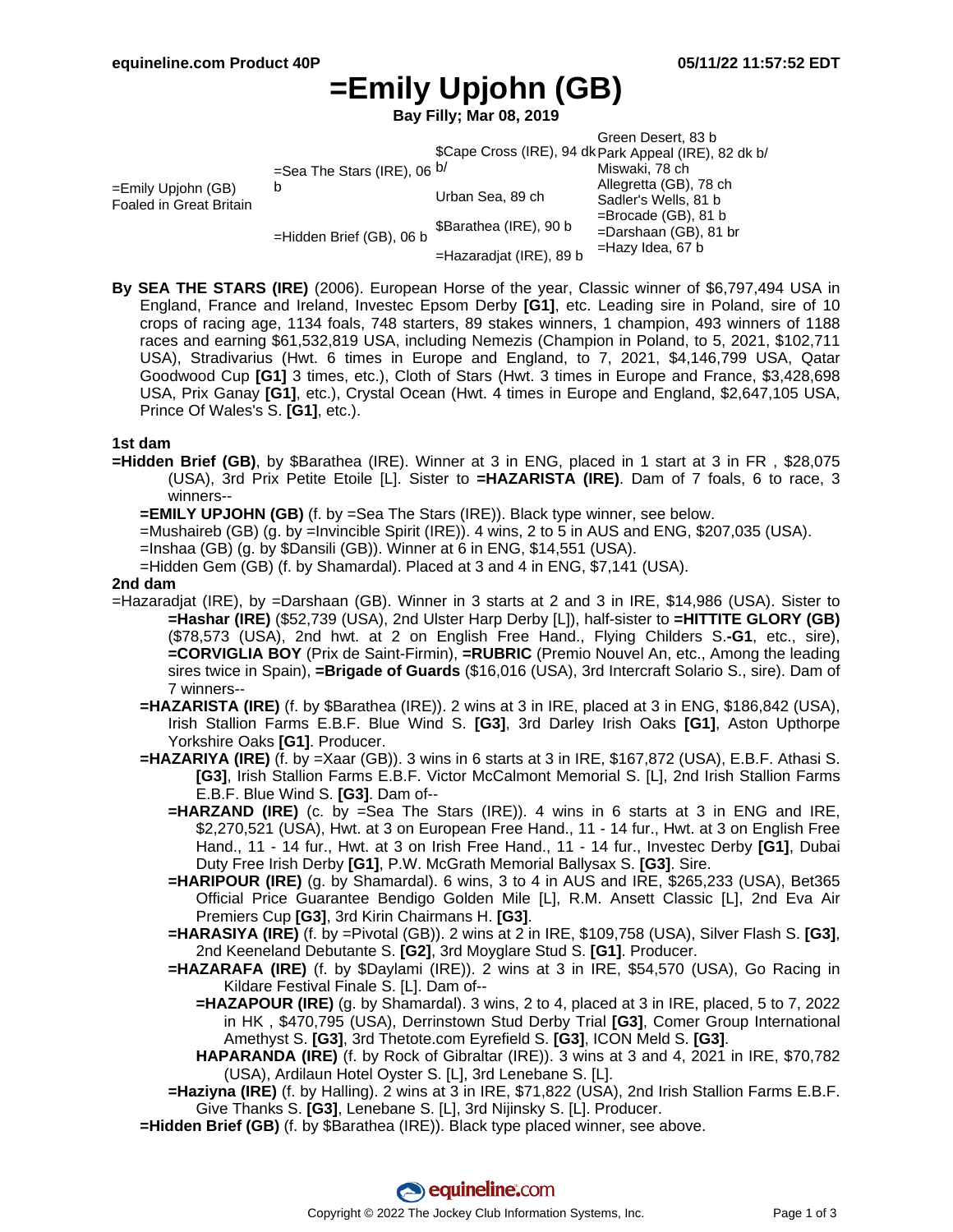### **=Emily Upjohn (GB)**

**Bay Filly; Mar 08, 2019**

=Handaza (IRE) (f. by Be My Guest). Winner at 3 in IRE, \$7,184 (USA). Dam of--

- **=HANABAD (IRE)** (c. by =Cadeaux Genereux (GB)). 3 wins at 2 and 3 in IRE, \$184,750 (USA), Waterford Testimonial S. [L], 2nd Ridgewood Pearl S. **[G3]**, Budweiser Celebration S. [L], Abergwaun S. [L].
- **=HAMAIRI (IRE)** (c. by =Spectrum (IRE)). 2 wins at 3 in IRE, \$112,447 (USA), Coolmore Home of Champions Concorde S. **[G3]**, 2nd Ballycorus S. **[G3]**, Desmond S. **[G3]**. Sire.
- **=Handazan (IRE)** (g. by Nayef). 4 wins, 3 to 5 in IRE and ENG, \$87,639 (USA), 3rd E.B.F. Betfred Barry Hills Further Flight S. [L].
- =Hannda (IRE) (f. by Dr Devious (IRE)). Winner in 2 starts at 3 in IRE, \$11,195 (USA). Dam of--
	- **=SEAL OF APPROVAL (GB)** (f. by =Authorized (IRE)). 4 wins at 3 and 4 in ENG, \$594,591 (USA), Hwt. older mare at 4 on European Free Hand., 11 - 14 fur., Hwt. older mare at 4 on English Free Hand., 11 - 14 fur., Hwt. older mare at 5 on English Free Hand., 14 fur. & up, QIPCO British Champions Fillies & Mares S. **[G1]**, British Stallion Studs E.B.F. Chalice S. [L], 3rd Betfred TV Geoffrey Freer S. **[G3]**. Dam of--
		- **=Promissory (IRE)** (f. by Dubawi (IRE)). Winner at 3 in ENG, \$42,191 (USA), 2nd Ladbrokes March S. **[G3]**, 3rd Princess Royal Muhaarar S. **[G3]**.
	- **=GALE FORCE (GB)** (f. by Shirocco (GER)). 3 wins at 4 in ENG and FR , \$67,683 (USA), Prix Denisy [L], 3rd Jockey Club Rose Bowl [L]. Dam of--
		- **=HURRICANE LANE (IRE)** (c. by =Frankel (GB)). 6 wins in 8 starts, 2 to 3, 2021 in ENG, FR and IRE, \$2,657,450 (USA), Hwt. at 3 on European Free Hand., 14 fur. & up, Hwt. at 3 on English Free Hand., 14 fur. & up, Hwt. at 3 on French Free Hand., 11 - 14 fur., Hwt. at 3 on Irish Free Hand., 11 - 14 fur., Dubai Duty Free Irish Derby **[G1]**, Cazoo St. Leger S. **[G1]**, Grand Prix de Paris **[G1]**, Al Basti Equiworld Dubai Dante S. **[G2]**, 3rd Cazoo Derby **[G1]**, etc.
		- **=Frankel's Storm (GB)** (f. by =Frankel (GB)). Winner at 2 and 3 in ENG, placed in 1 start at 2 in GER, \$39,183 (USA), 2nd Grosser Preis von Engel & Volkers Dusseldorf - Junioren Preis [L].
	- **=Instance (GB)** (f. by =Invincible Spirit (IRE)). 3 wins at 2 and 3 in ENG, \$53,922 (USA), 3rd Betfred TV Oak Tree S. **[G3]**. Producer.
- =Hanakiyya (IRE) (f. by =Danehill Dancer (IRE)). Winner at 3 in IRE, \$13,938 (USA). Dam of--
	- **=HUNAINA (IRE)** (f. by =Tamayuz (GB)). 6 wins, 2 to 4 in FR , IRE and ENG, \$177,753 (USA), Prix Bertrand du Breuil Longines **[G3]**, Betfred Home Of Goals Galore Snowdrop S. [L], 3rd Prix Miss Satamixa [L].
	- **=HAMARIYNA (IRE)** (f. by =Sea The Moon (GER)). 2 wins at 3 in IRE, \$83,446 (USA), Derrinstown Stud One Thousand Guineas Trial **[G3]**, 2nd Lanwades Stud S. **[G2]**, Lodge Park Stud Irish E.B.F. Park Express S. **[G3]**.
- =Handiya (IRE) (f. by \$Barathea (IRE)). Unraced. Dam of--
- **=Baldemar (TUR)** (c. by =Native Khan (FR)). Placed at 4 in TUR, 3rd Marmara [L].
- =Hazarama (IRE) (f. by =Kahyasi (IRE)). Winner at 3 in IRE, \$6,405 (USA). Dam of--
	- **HUMPHREY BOGART (IRE)** (c. by =Tagula (IRE)). 3 wins, 2 to 5 in ENG, \$284,739 (USA), Betfred Derby Trial [L].
	- =Express Logic (GB) (f. by =Air Express (IRE)). Unplaced in 1 start in IRE. Dam of--
- **=PURE POETRY (IRE)** (c. by =Tagula (IRE)). 3 wins at 2 and 3 in ENG, placed at 5 in HK, \$119,465 (USA), Oddschecker.com Easter S. [L], 2nd On the House S. [L], 3rd Banshahousestables.com Craven S. **[G3]**, Thoroughbred Blue Square Premier S. [L]. =Habariya (IRE) (f. by Perugino). Winner at 3 in IRE, \$8,000 (USA). Dam of--
- **=Maryellen's Spirit (IRE)** (f. by =Invincible Spirit (IRE)). Winner at 2 in IRE, \$32,284 (USA), 2nd Silken Glider Lanwades & Staffordstown Studs S. [L]. Dam of--
	- =Newellen (IRE) (f. by \$Montjeu (IRE)). Winner at 4 in IRE, \$16,280 (USA). Dam of--
		- **=Annerville (IRE)** (f. by =Iffraaj (GB)). Winner at 3, placed at 4, 2022 in IRE, \$19,091 (USA), 2nd Irish Stallion Farms E.B.F. Noblesse S. [L].
- =Hazarabad (IRE) (c. by Alzao). Winner in 2 starts at 3 in IRE, \$8,133 (USA).
- =Hazarayna (GB) (f. by Polish Precedent). Placed at 3 in ENG, \$5,393 (USA). Dam of--
	- **=SWASHBUCKLING (IRE)** (g. by Raven's Pass). 7 wins, 4 to 5 in AUS and ENG, \$1,451,985 (USA), Schweppes Chairmans H. **[G2]**, Luxbet Launceston Cup **[G3]**, Irresistible Pools & Spas N. E. Manion Cup **[G3]**, 2nd Kia H. E. Tancred S. **[G1]**, The Metropolitan H. **[G1]**, etc. =Her Honour (IRE) (f. by Shamardal). Placed at 3 in ENG. Dam of--